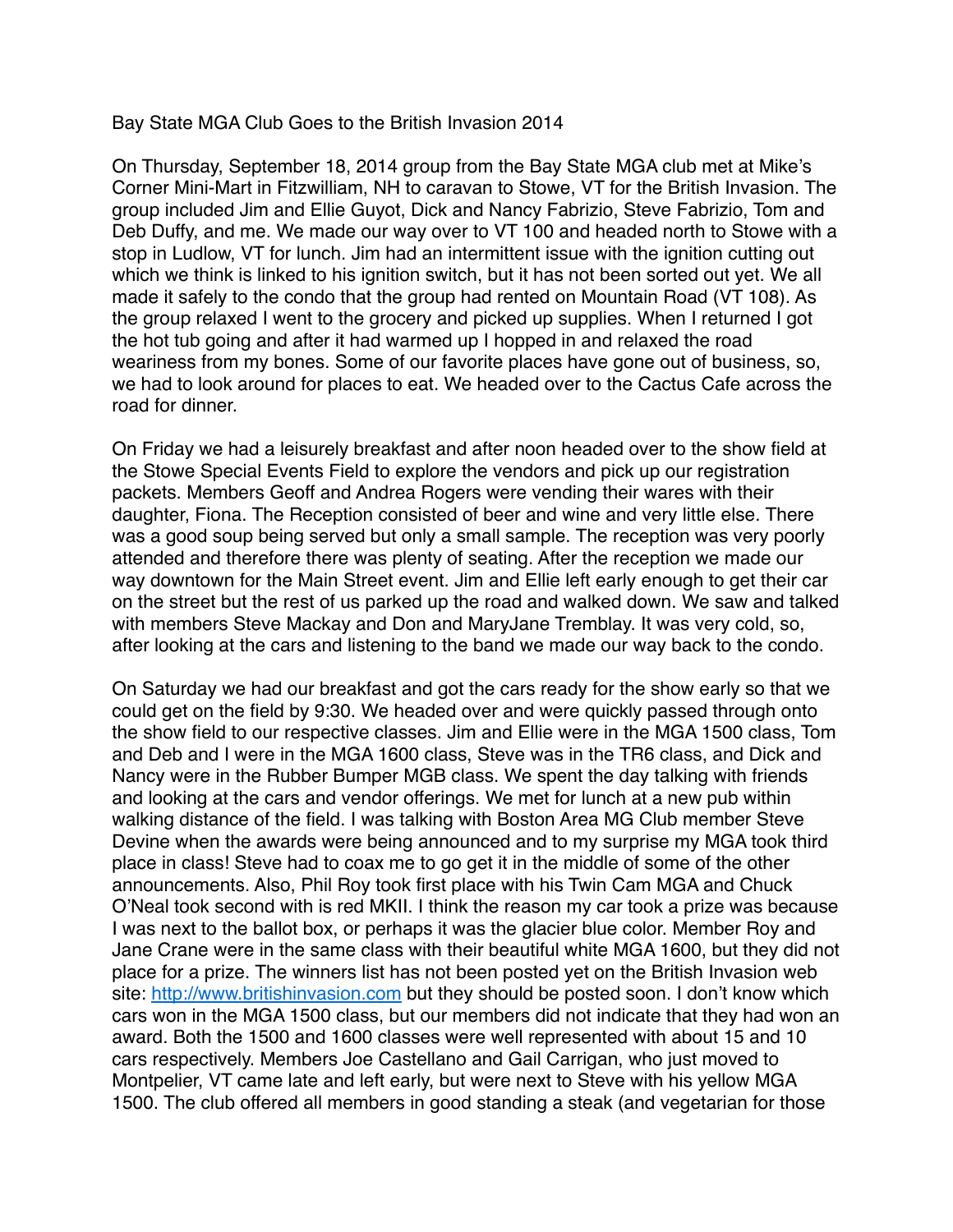who don't eat steak) to anyone who wanted to come to the condo for dinner. We had a great meal and enjoyed plenty of libations after the awards ceremony.

Sunday was supposed to have some rain, but it held off and after a nice breakfast were we finished off the food we had bought we headed out of town for the trip home. The Duffys had left early since they had a long drive home. We took the same route back and since no one was hungry did not stop for lunch in Ludlow, only a short break. We split up in Fitzwilliam, NH where Steve headed down RT 12 and the rest of us down Rt 119. We all arrived home safely. Steve had a problem with his running lights, but I diagnosed it as a corroded fuse in the fuse block, which we fixed by cleaning the fuse. Dick had a problem where his started did not turn sometimes and thought it might be the solenoid, but the late model MGBs have two relays, one for the ignition and one for the starter and I suspect that it is the starter relay acting up. He has not had a problem since, but will diagnose more if it happens again.

There are still plenty of good driving days left this year. The leaves are turning and it is Leaf Peeper Season, so, get out there in you LBCs and enjoy the remaining days of this driving season. Unlike some regions we only get to enjoy our cars part of the year!

Safety Fast,

Jack Horner President, Bay State MGA Club

The cars in the caravan at Ludlow, VT for lunch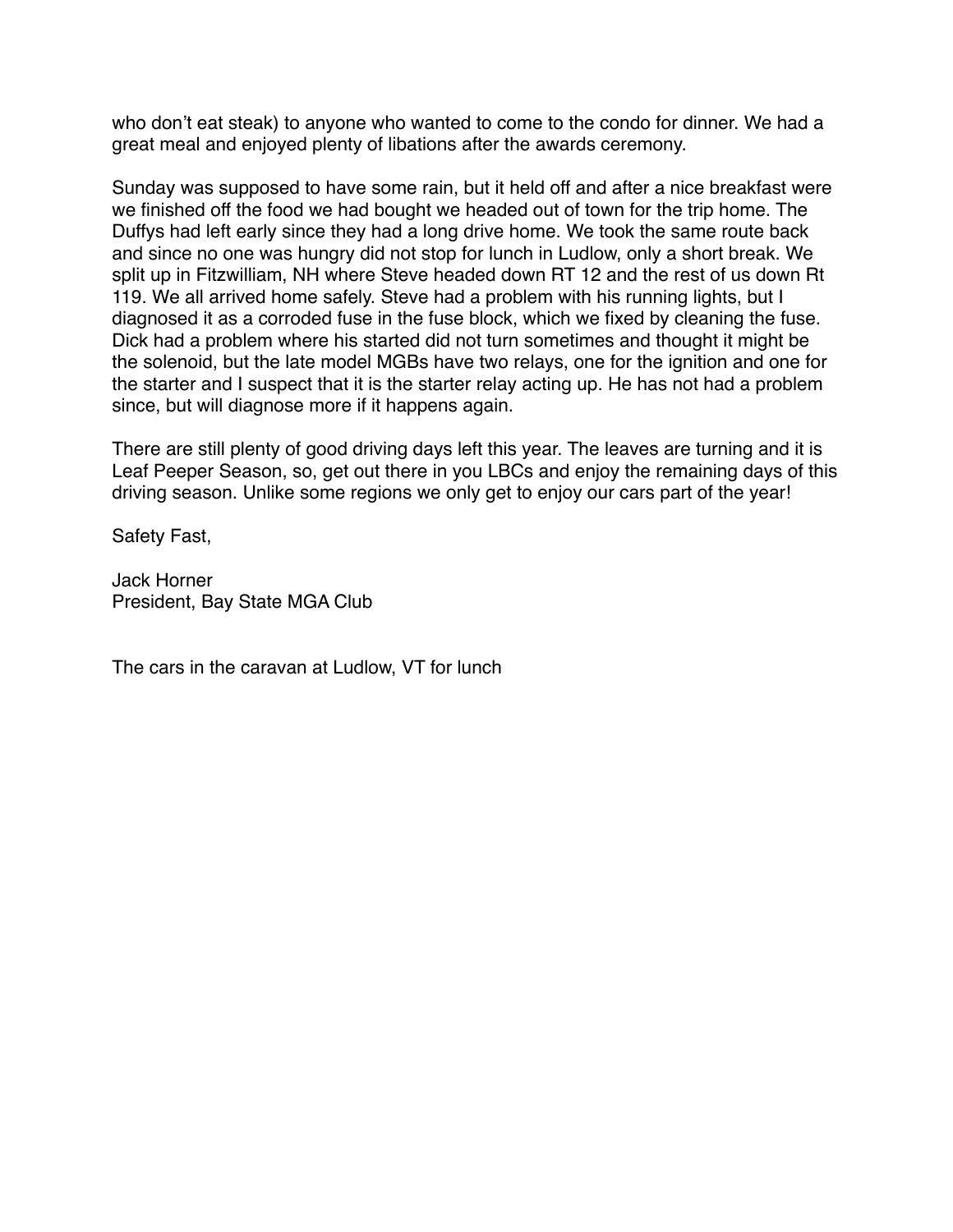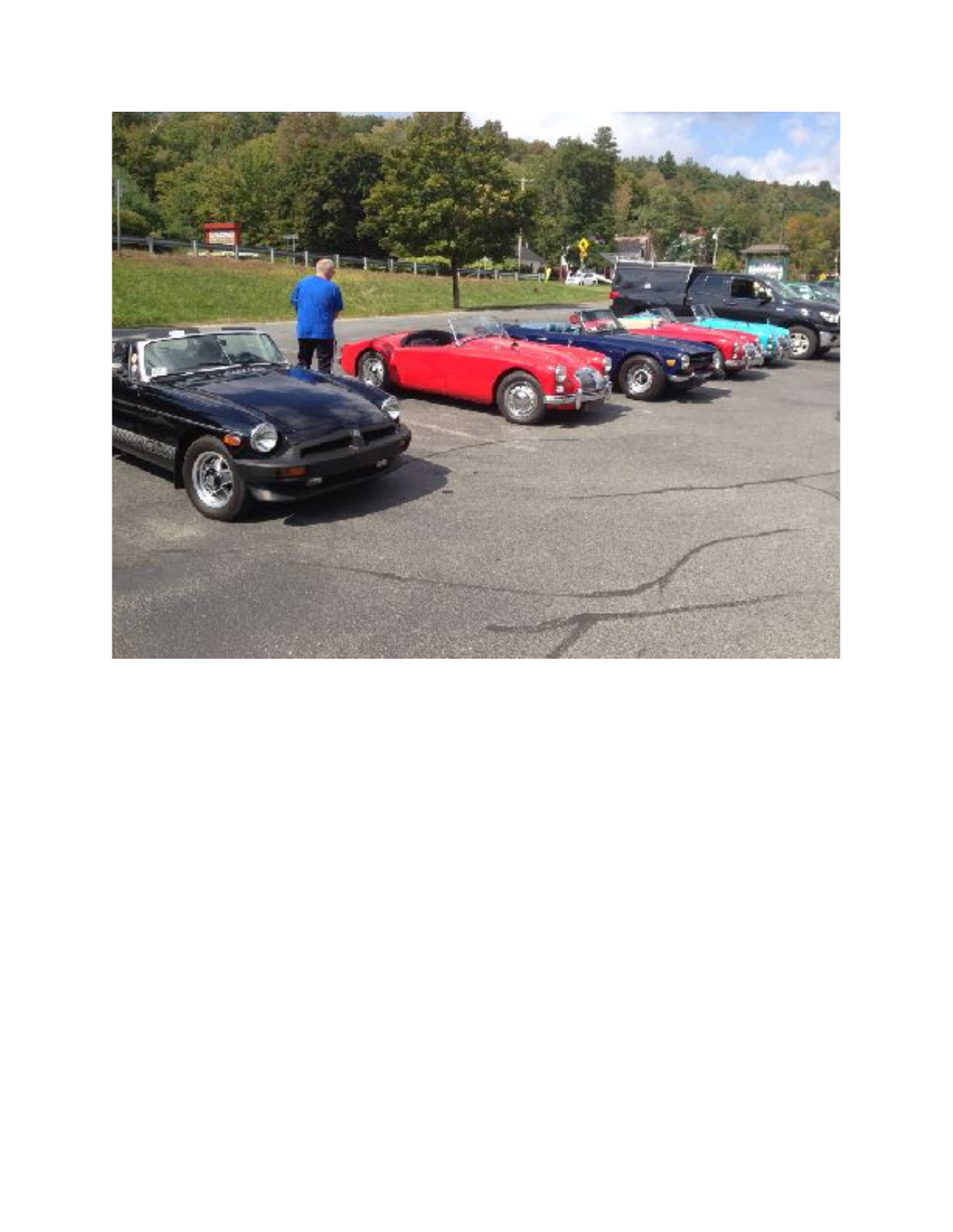